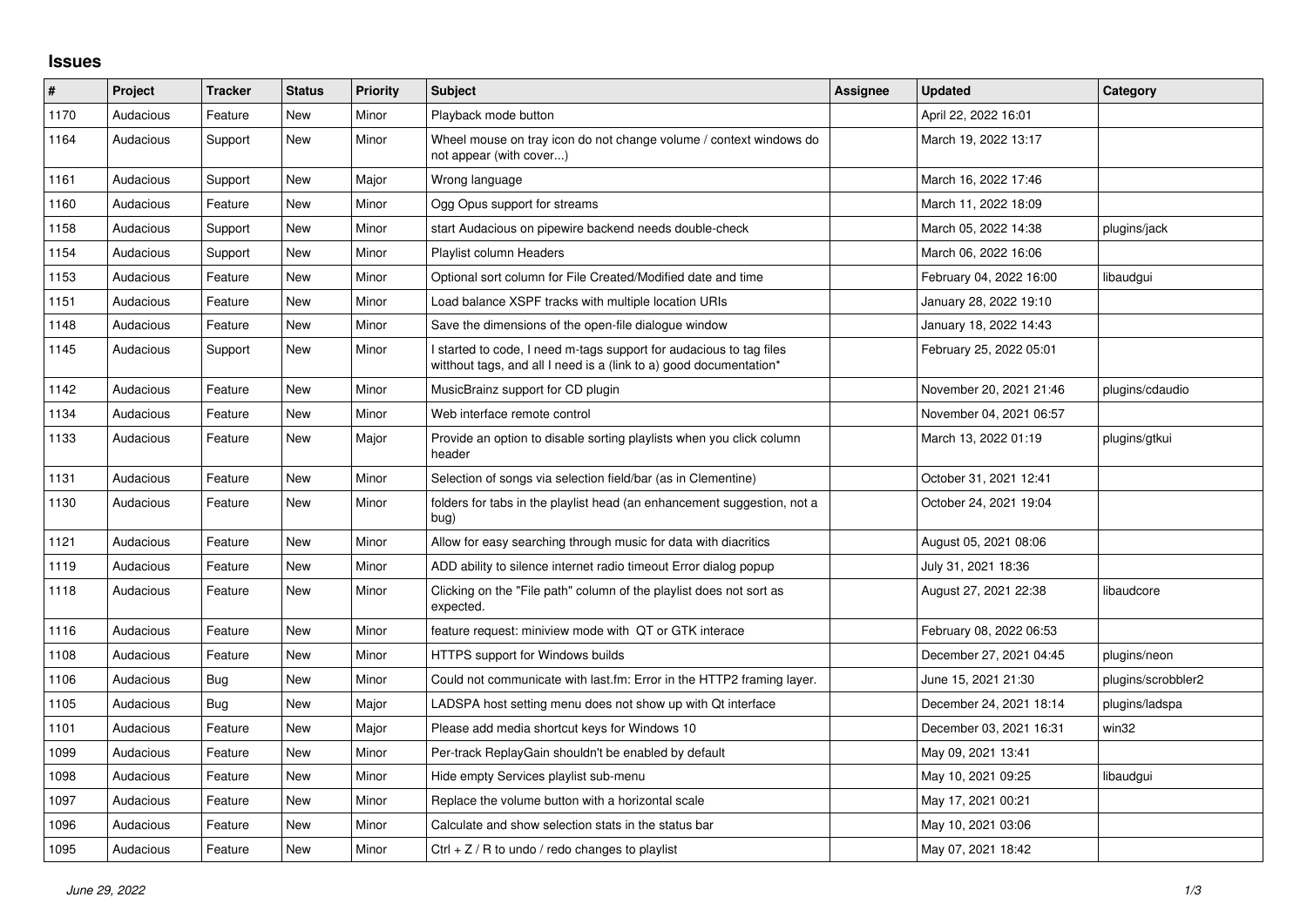| $\vert$ # | Project   | <b>Tracker</b> | <b>Status</b> | <b>Priority</b> | <b>Subject</b>                                                                                      | <b>Assignee</b> | <b>Updated</b>          | Category            |
|-----------|-----------|----------------|---------------|-----------------|-----------------------------------------------------------------------------------------------------|-----------------|-------------------------|---------------------|
| 1093      | Audacious | Feature        | New           | Minor           | Make the Song Dialog (Qt) window wider by default                                                   |                 | May 17, 2021 15:36      |                     |
| 1092      | Audacious | Feature        | New           | Minor           | Reread metadata on play option                                                                      |                 | April 30, 2021 03:35    |                     |
| 1091      | Audacious | Feature        | New           | Minor           | Built-in lyrics support                                                                             |                 | April 28, 2021 18:24    |                     |
| 1088      | Audacious | Feature        | New           | Minor           | plugin: status icon: ADD option to select tray mouse Middle Click action                            |                 | April 11, 2021 12:05    | plugins/statusicon  |
| 1082      | Audacious | Feature        | New           | Minor           | File writer option to pad track numbers with leading zeros                                          |                 | March 31, 2021 00:15    | plugins/filewriter  |
| 1072      | Audacious | Feature        | New           | Minor           | QT AOSD plugin                                                                                      |                 | February 17, 2021 21:18 | plugins/aosd        |
| 1071      | Audacious | Feature        | New           | Minor           | Linkage could be improved for packagers.                                                            |                 | March 31, 2021 00:32    |                     |
| 1067      | Audacious | Feature        | New           | Minor           | Equalizer adjustments are coarse.                                                                   |                 | February 11, 2021 10:09 |                     |
| 1066      | Audacious | Feature        | New           | Minor           | Allow Equalizer window to be resized.                                                               |                 | February 11, 2021 10:05 |                     |
| 1058      | Audacious | Feature        | New           | Minor           | Allow changing the language/locale in settings                                                      |                 | January 30, 2021 18:11  |                     |
| 1057      | Audacious | Feature        | New           | Minor           | Matroska (mka) chapter support                                                                      |                 | August 27, 2021 22:54   |                     |
| 1048      | Audacious | Feature        | New           | Minor           | PipeWire support                                                                                    |                 | May 04, 2022 19:36      |                     |
| 1047      | Audacious | Feature        | New           | Minor           | Stop playing after any chosen track                                                                 |                 | December 29, 2020 01:23 |                     |
| 1046      | Audacious | Feature        | New           | Minor           | Add all id3v2 frames in the settings of Playlist available columns                                  |                 | December 28, 2020 21:14 | plugins/gtkui       |
| 1014      | Audacious | <b>Bug</b>     | New           | Minor           | Some .VGM/.VGZ files fail to play                                                                   |                 | August 17, 2020 15:29   | plugins/console     |
| 1013      | Audacious | Feature        | New           | Minor           | Request re Album Art using music file metatag                                                       |                 | August 03, 2020 22:48   |                     |
| 1011      | Audacious | Feature        | New           | Minor           | Visible separator of folders in the playlist                                                        |                 | July 18, 2020 16:10     |                     |
| 998       | Audacious | Feature        | New           | Trivial         | aacgain in aac / r128 in opus                                                                       |                 | June 01, 2021 10:44     |                     |
| 996       | Audacious | Feature        | New           | Minor           | Refine playlists when searching (search all playlists)                                              |                 | June 16, 2020 09:58     |                     |
| 995       | Audacious | Feature        | New           | Minor           | Add star rating to songs                                                                            |                 | June 16, 2020 09:56     |                     |
| 993       | Audacious | Bug            | New           | Minor           | Lyrics for streamed content are written to cache but not read.                                      |                 | June 07, 2020 13:10     | plugins/lyricwiki   |
| 987       | Audacious | Feature        | New           | Minor           | Closing of Search Library tool by same method as opening it                                         |                 | May 13, 2020 00:15      |                     |
| 973       | Audacious | <b>Bug</b>     | New           | Minor           | "snd_pcm_recover failed" alsa error and "String leaked" warnings                                    |                 | August 28, 2021 08:52   |                     |
| 969       | Audacious | Feature        | New           | Minor           | streamtuner plugin: Please add column-sortability, or at least sort<br>alphabetically by 1st column |                 | June 16, 2020 09:54     | plugins/streamtuner |
| 968       | Audacious | Feature        | New           | Minor           | Loop PSF files at normal loop points during repeat mode                                             |                 | April 16, 2020 03:25    | plugins/psf         |
| 956       | Audacious | Feature        | New           | Minor           | Stream to chromecast                                                                                |                 | January 11, 2021 01:19  |                     |
| 955       | Audacious | Feature        | New           | Minor           | Enqueue option                                                                                      |                 | April 09, 2020 03:54    |                     |
| 945       | Audacious | Feature        | New           | Minor           | Balance control in newer interface                                                                  |                 | March 23, 2020 13:28    | plugins/qtui        |
| 943       | Audacious | Feature        | New           | Minor           | Being able to add several folders to the library, and arrange that<br>Audacious recognizes symlinks |                 | March 23, 2020 15:41    | plugins/search tool |
| 924       | Audacious | Feature        | New           | Minor           | Option to replace playlist contents by drag and drop                                                |                 | December 02, 2019 20:15 |                     |
| 918       | Audacious | Feature        | New           | Minor           | Replace libguess with libuchardet                                                                   |                 | November 19, 2019 05:50 |                     |
| 913       | Audacious | Feature        | New           | Minor           | Play / create new playlist from selection                                                           |                 | December 02, 2019 20:13 | plugins/qtui        |